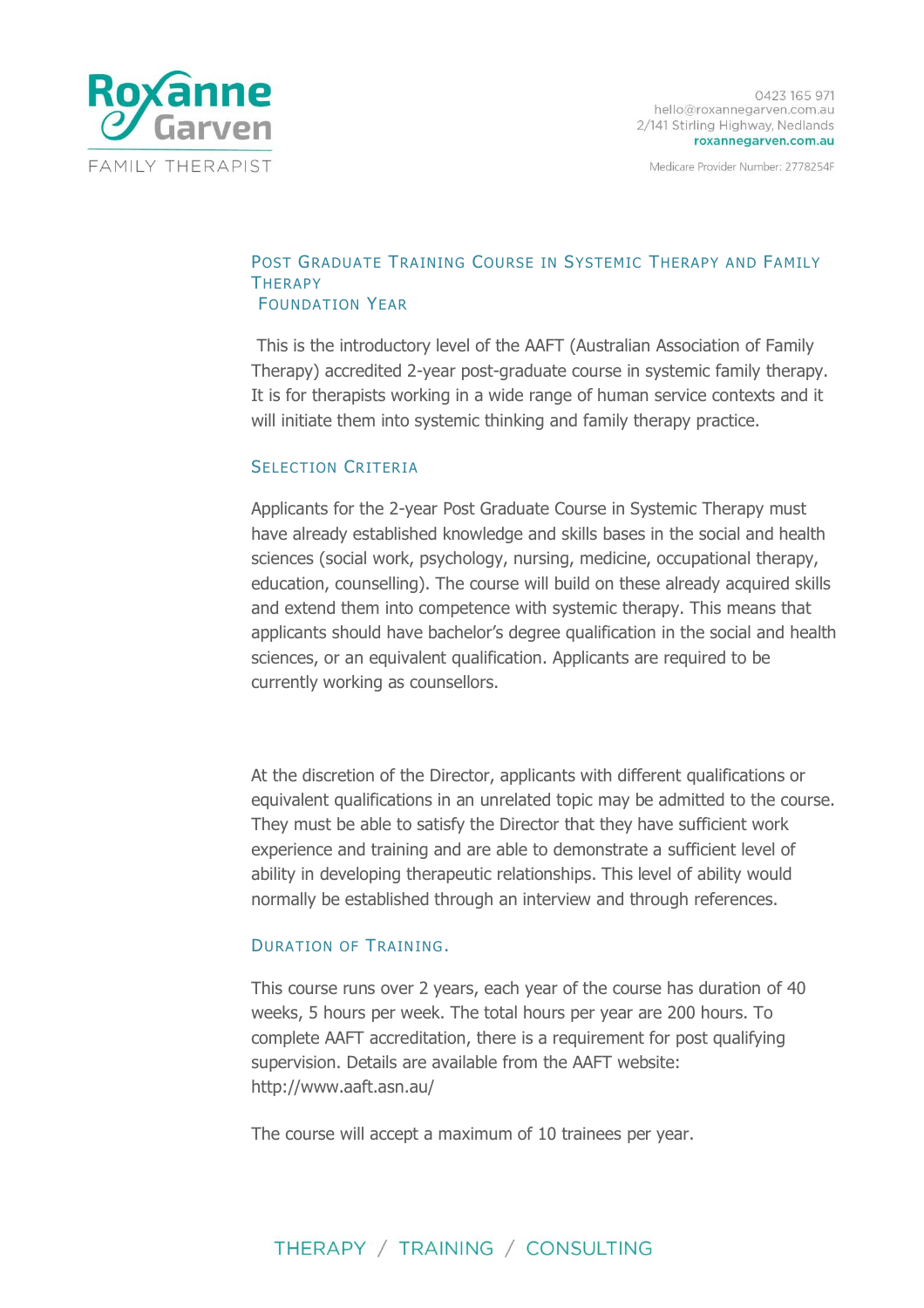

## CURRICULUM: BRINGING TOGETHER SYSTEMIC AND SOCIAL CONSTRUCTIONIST PRINCIPLES

This course has been designed to provide theoretical knowledge and clinical practice in the principles of systemic (Post-Milan model) and social constructionist practice (narrative therapy, solution focused therapy and Open Dialogue).

### The main components of the course are:

- The centrality of relationships
- The importance of how meanings are constructed
- The influence of different contexts and
- The role of language

The theoretical material for the foundation level of the course draws on the work of Bateson, Watzlawick, Keeney and their influence on the Milan associates. The ideas of Constructivism (Maturana, Humberto), the Co-ordinated Mananagement of Meaning (Cronen, Vernon and Pearce, Barnett), Social Constructionism (Kenneth Gergen, John Shotter) are studied and applied to practice.

Throughout the course, theory and practice are continually connected with one another, so that when theory is being discussed, clinical examples are elicited.

## THEORETICAL FOUNDATIONS AND CONTENT: FOUNDATION LEVEL

- Context
- The systems focus
- Circularity
- Connections and Patterns over time
- Constructions of Meanings: Coordinated Management of Meaning
- The process of change
- The influence of the feminist perspective on systemic ideas and practice
- The Post Milan approach
- Constructivism
- Introduction to Social Constructionism
- Cultural context
- Power
- Co-constructed Therapy
- Self-Reflexivity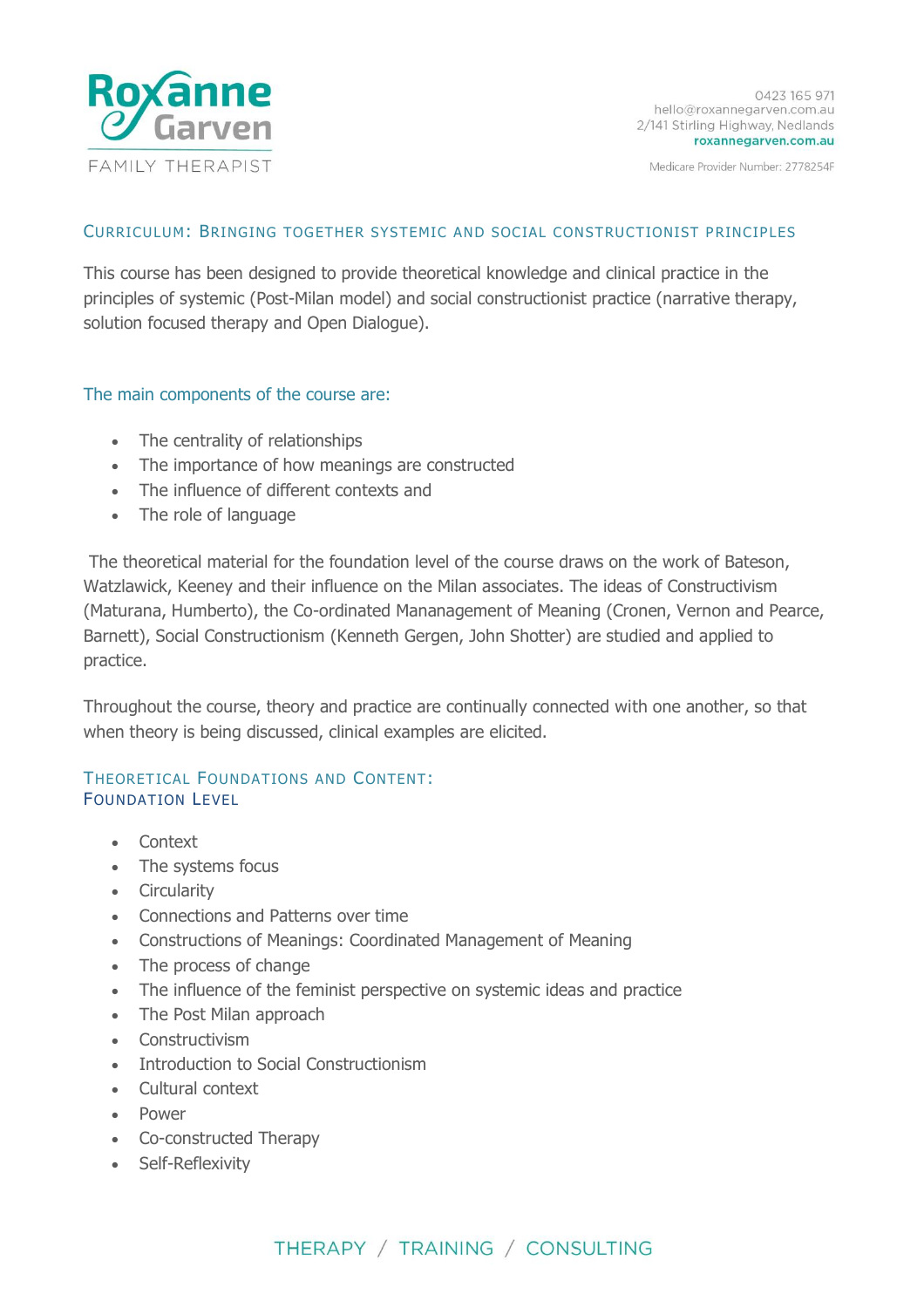

• Strengths and Solutions

These systemic and social constructionist ideas are divided into levels of complexity with the systems theories and cybernetic ideas of circularity, connectedness, context, constraints and therapist self-reflexivity forming the learning areas during the foundation year.

## Course Format

- This AAFT (Australian Association of Family Therapy) accredited course meets weekly for 5 hours over 40 weeks, from February to December.
- Learning is facilitated via: weekly article seminars, theoretical presentations, observation of live demonstration interviews, simulation of family interviews, skill development exercises and personal study.
- Clinical practice with live supervision and video analysis of clinical work. Clinical work is provided by the course's low fee counselling and consultation service.
- Assignments to connect theory and practice
- Exploration of the influences of the participants' beliefs and context on the therapist/ client relationship.

## Main Aims of the Foundation Level

- To understand the theoretical underpinning of the systemic approach
- To appreciate the recursive nature of beliefs, behaviour and emotions
- To appreciate and evaluate the influence of context on meanings ascribed to problems
- To understand circular processes and patterns that evolve over time
- To understand and employ in clinical practice the ideas of negative explanation, restraints (to finding alternative solutions) and double description
- To understand the contribution of feminist ideas on systemic practice and to include the analysis of power and gender in systemic practice
- To critically reflect on the different views of reality and objectivity and their influence on therapist understanding and behaviour
- To gain clinical skills in the practice of systemic hypothesising and questioning (the Post Milan approach)

## Key Outcomes

- Application of the systemic model's views on problem development and resolution in family systems and wider systems
- Learning systemic skills with maps of practice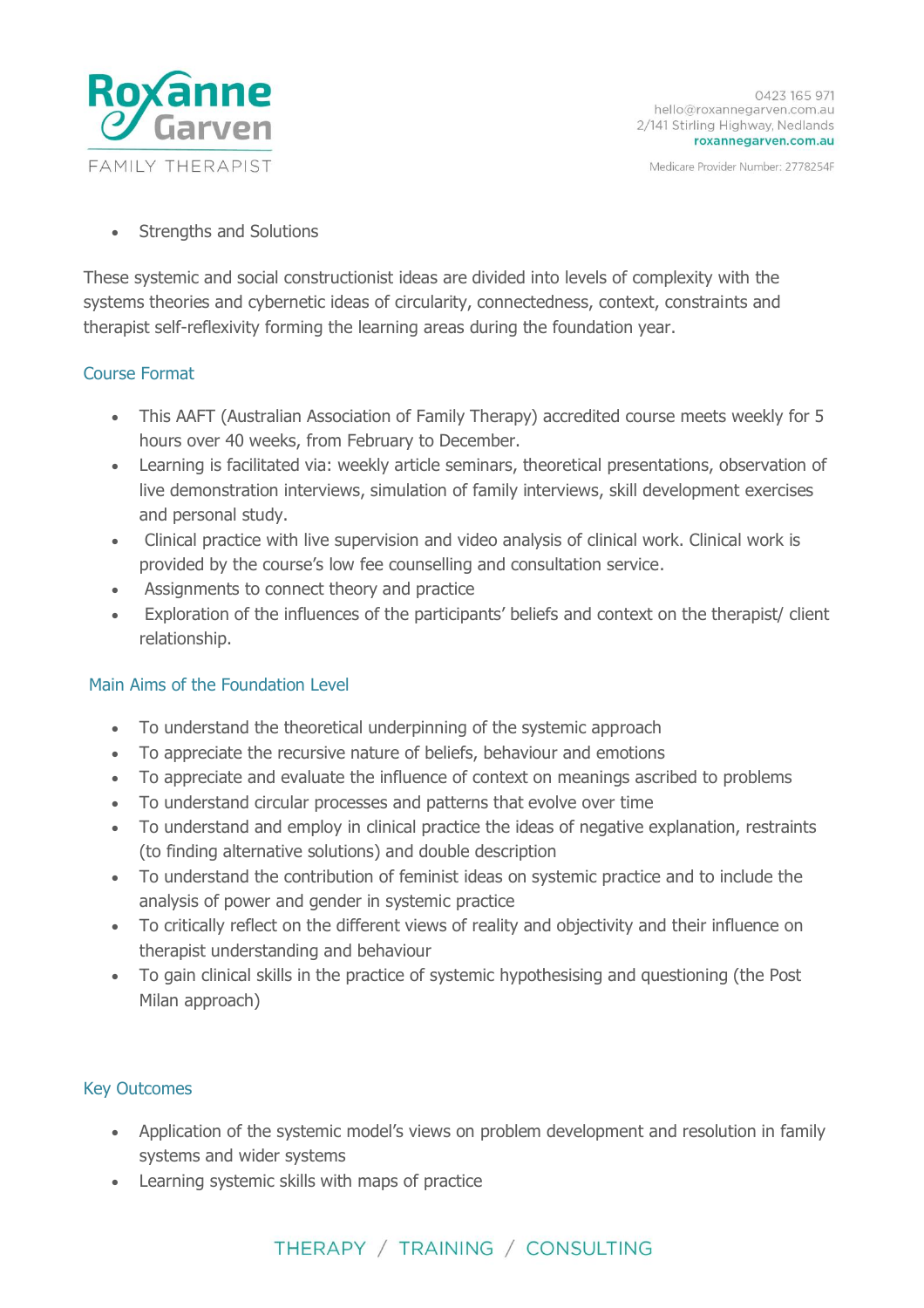

- Increased understanding of social and personal beliefs about race, gender and sexuality, and their place in systemic practice.
- Enhanced core therapeutic skills, such as:
	- o Systemic hypothesizing
	- o Strategies for engaging families
	- o Systemic and collaborative interviewing: circular and reflexive questions
	- o Systemic practice interventions: logical connotations, rituals, developing tasks
	- o Skills in reframing problems and relationships
	- o Assessing and responding to referrals and working with wider systems

## Year 1 Program Overview

Semester 1: Introduction to Systemic Therapy and Family Therapy: Principles and Practice

Semester 2: Contemporary Developments in Systemic Therapy and Family Therapy: Principles and Practice

## Term 1 - Systems theory: from the intrapsychic to the interpersonal

- Systemic Theory: Context, Circularity and Connectedness
- The importance of appraising the influence of family and developmental life cycles
- Systemic and traditional formulations of clinical problems

## Term 2 - Systemic theory and Practice: The" Patterns that Connect"

- First order Cybernetics and the Principles of feedback loops
- Homeostasis
- The importance of how actions are categorised and understood: Theory of logical types
- Exploring the levels of Communication: meta-communication
- Understanding loyalty to beliefs: Negative explanation and restraints to change

## Term 3 - Systemic Theory and Practice: the influence of observing systems

- 2nd Order cybernetics and Observing Systems
- Post Milan Systemic Therapy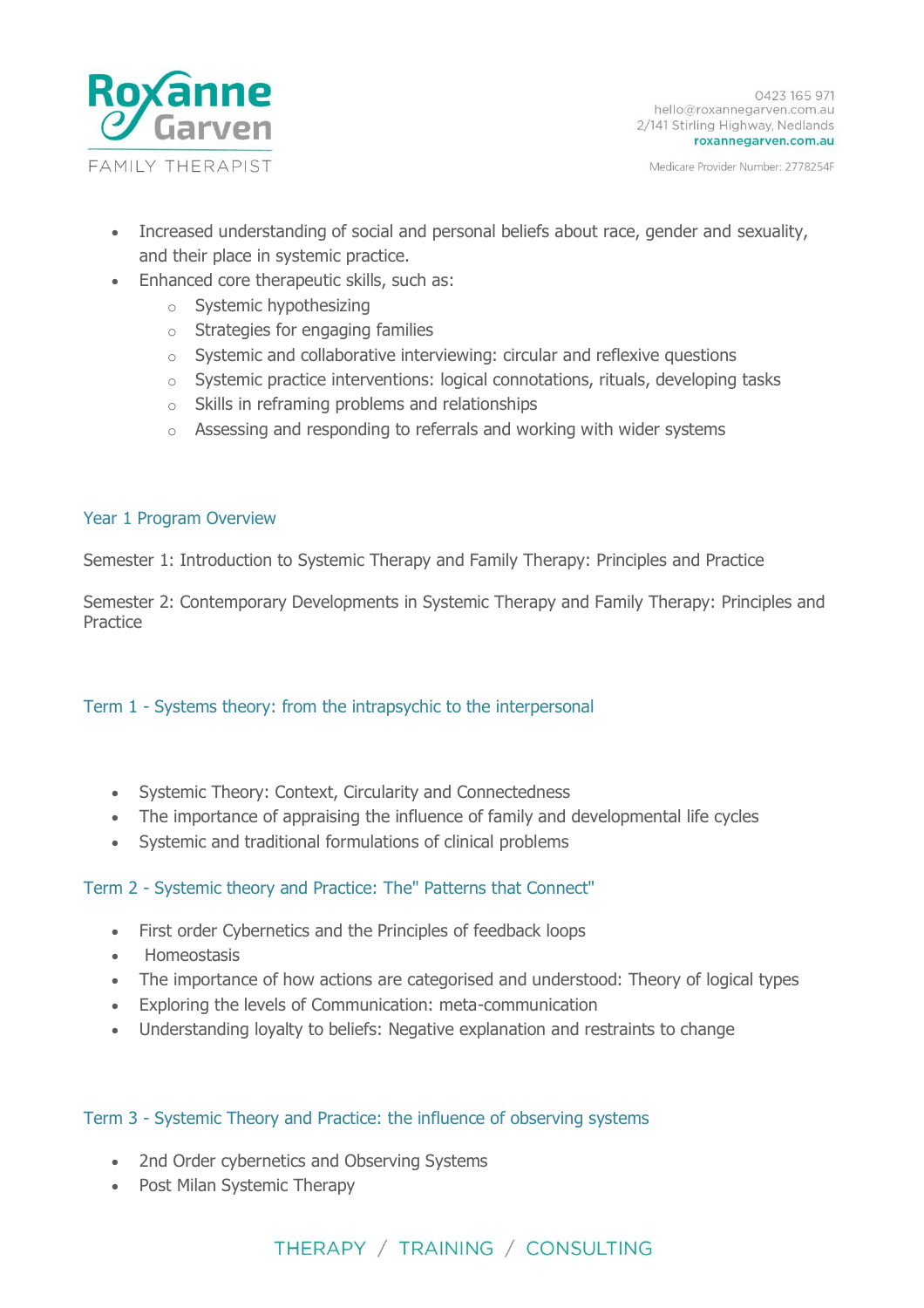

- **Constructivism**
- How meanings are negotiated in relationships: The Coordinated Management of Meaning

## Term 4 - Systemic Theory and Practice: Social Constructionist theory and Systemic Practice

- Social Constructionism and the view of the person
- Problem –determined systems language and its influence on problems
- Therapist self-reflexivity and the ideas of a co-constructed therapy
- Reflecting Teams and Open Dialogue

### The structure of training sessions for both levels are as follows:

- Article seminar theory presentations
- Skill development exercises
- Video reviews
- Clinical practice Term 1: observation of Course Director's clinical work. From term 2, trainees begin supervised clinical practice
- Position of the therapist work

#### Article Seminars and theory presentations

The course provides the trainees with articles for reading each week. Each trainee takes it in turn to present the key aspects of the article, its influence on their thinking and practice with references drawn from their clinical experience.

The course director follows this with a theoretical presentation on the theory discussed.

In the advanced level, trainees are asked to design questions or exercises that engage the group with the reading.

#### Journal reflections

Trainees are encouraged to maintain a training journal throughout the course. It is not part of the assessment process. This journal includes the trainee's personal reflections on the systemic ideas and skills learnt, from any part of the course.

#### Skill development exercises- Learning by doing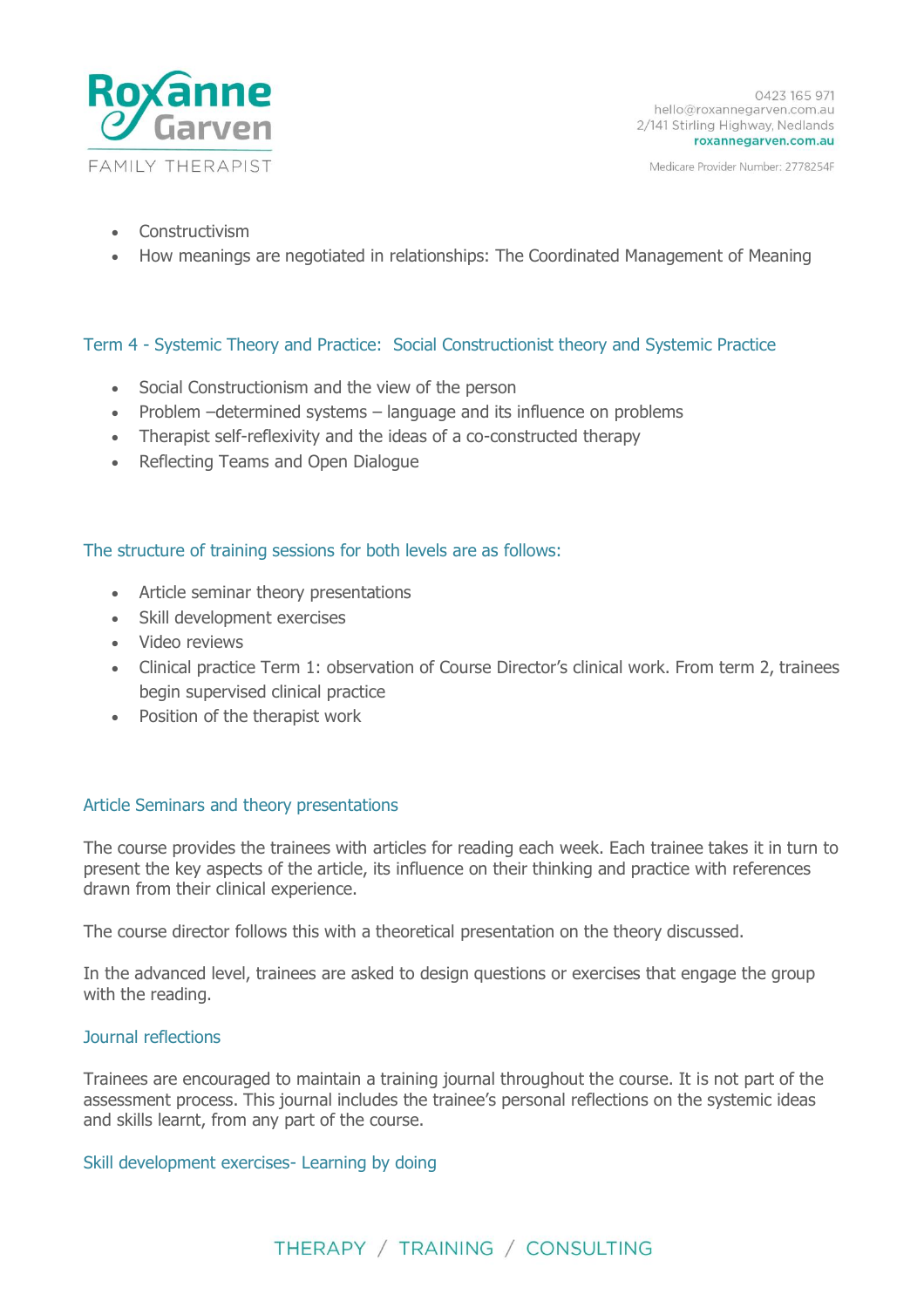

One of the key aims of this aspect of the course is to provide opportunities for participants to practice the various skills of learnt throughout the course. Skill development exercises are designed to reflect both the theory being covered and the needs of the training group. Such exercises, for example, focus on experiencing the family as a system, observing and tracking patterns, hypothesizing around a problem, working in teams, circular questioning, designing tasks that support change outside of the session.

### Clinical Practice: Live Supervision and Video Reviews

The clinical work is provided by the course's low fee counselling and consultation service. This training program takes place in a venue with video recording and observation facilities. Therapists will work directly with individuals, couples and families using live supervision.

- There will be an emphasis on developing skills in systemic interviewing and forming collaborative relationships with clients.
- Trainees are split into teams for work with families. The therapy team is responsible for supporting the therapist, by contributing in reflecting team or open dialogue discussions.
- The observing team listens to the team discussions and the therapy, and their role is to observe and comment on the team / family relationship, after the therapy has concluded. This often can include noting popular team hypothesis and its implications, as well as observing how the therapist and the team may be constructing particular interactions or views in their relationship with the family.
- The observing team gives their feedback to the therapy team in a reflecting team format
- Summary of these observations also require recording by the therapy team.
- Reviews of videotapes are used to further learning and awareness of the processes in therapist/client relationships.
- The clinical practice begins in the second term of the foundation year. At other times, trainees are part of a reflecting team.
- Trainees are expected to work with 2 families each during the foundation year.
- Trainees maintain the case files for their clients using the course's session notes guidelines.

## The Position of the Therapist

Therapists will have opportunities to develop awareness of their influence in constructing meaning and particular episodes of interaction in their relationships with clients. The course therefore examines the influences of family of origin and socio/cultural themes on therapists' perceptions and actions in the therapy process. This area of work involves understanding the importance of ethical standards and behaviours in systemic practice.

The trainee is required to participate with specific exercises, which demonstrate the influence of his/her own self on the clinical work as well as demonstrating how ideas and actions can emerge and evolve in social interaction with clients and families. This work begins in the third term of the first year and continues into the second year.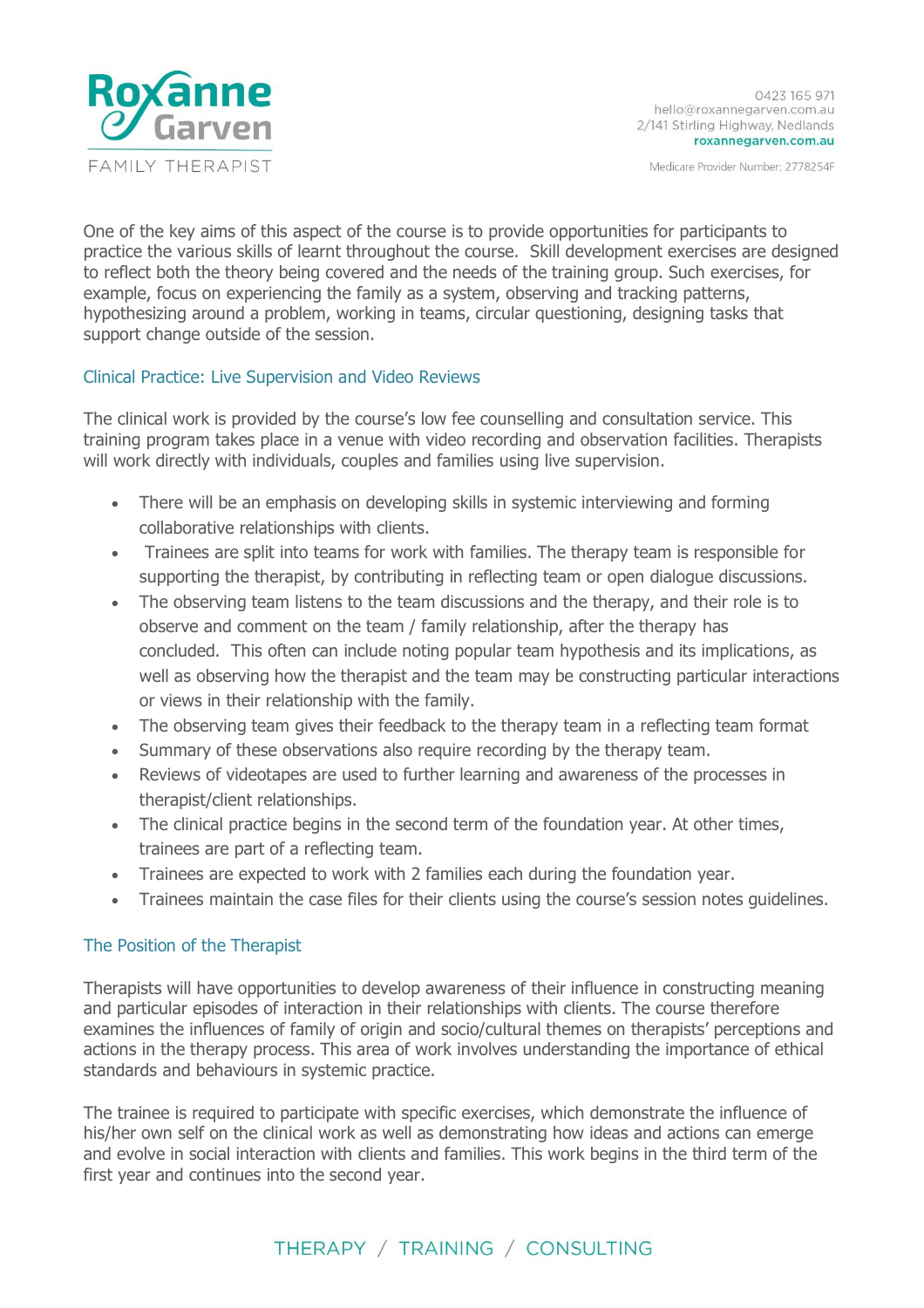

### ASSESSMENT

#### **Theory**

Trainees are expected to submit assignments at the end of each term. This is done in order to demonstrate understanding of systemic therapy and to consolidate learning.

These assignments are between 1500-2000 words and are presented to the training group and director.

### Clinical Skills

The Course Director uses live supervision of trainees' clinical sessions to develop an assessment of the trainee's performance.

- With the client's permission, sessions are videotaped and replayed for team analysis.
- Trainees are requested to review each tape of their clinical work and to highlight segments of interaction which they found challenging. A practice development checklist, appropriate to the course level, is used for reviewing the tape.
- Tapes are reviewed in the training group. Role-plays are then used to experiment with alternative ways of responding.
- The discussions held during mid and end of session breaks are occasionally videotaped in order to track the trainees' and team's thinking as session's progress.

#### Accreditation and eligibility for clinical membership

The Australian Association of Family Therapy has accredited this course.

Following the completion of the course, trainees complete the AAFT's supervision requirements through their own arrangements. (50 hours post training)

The trainees are instructed in making a post training supervision contract and in the keeping of a log such that is acceptable for submission to AAFT for Clinical Membership.

#### Guest Lecturers

Skilled and experienced therapists and trainers contribute to this course, at no extra cost to the trainees. Ian Percy contributes to the learning of Narrative Therapy in the second year.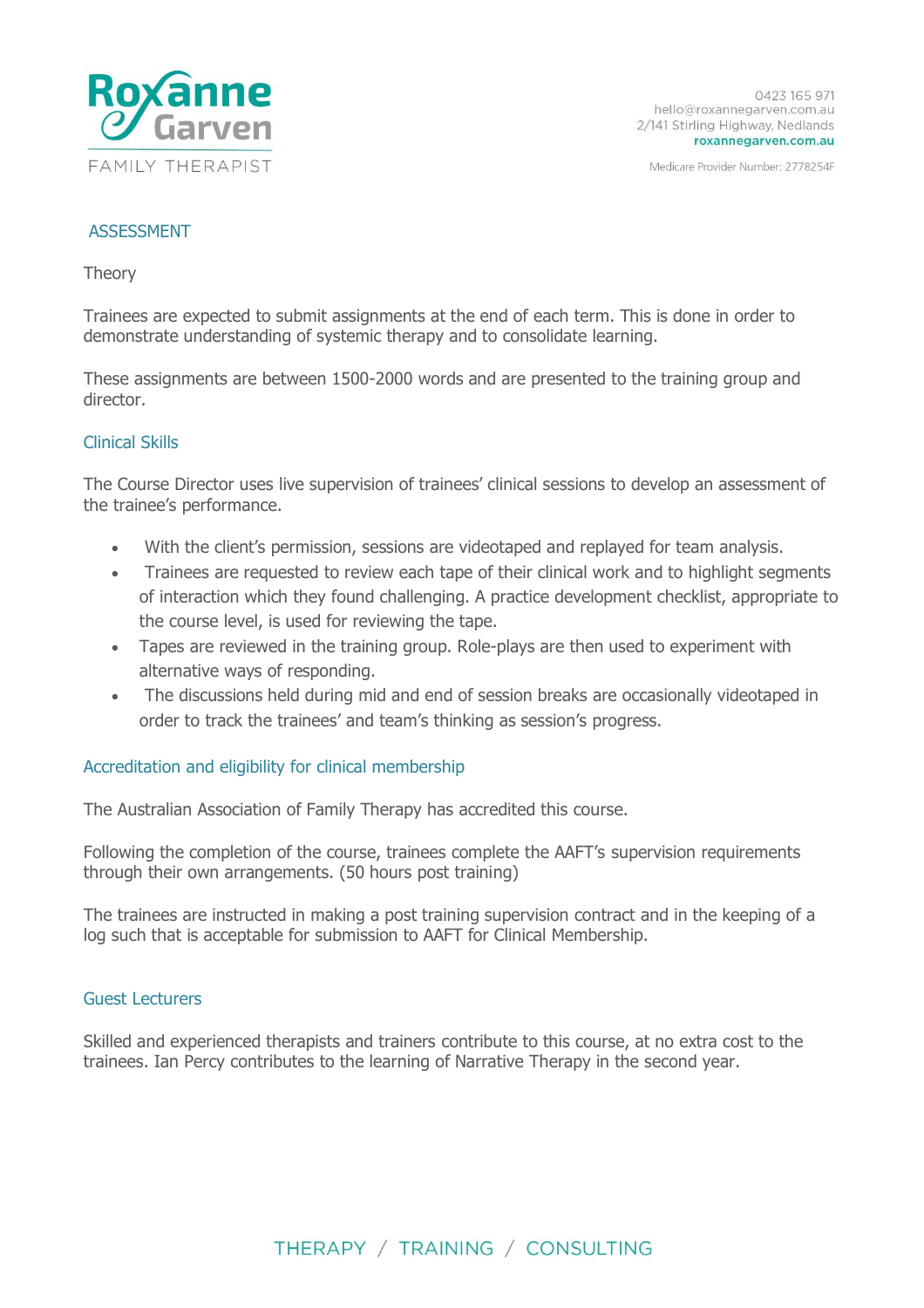

## Course Description - Advanced Level

This is the advanced level of an accredited (AAFT) 2-year training program in systemic psychotherapy. It is aimed for clinicians possessing introductory levels of knowledge and skills in systemic practice and who have completed an introductory level of systemic study. This level is for counsellors who are currently working with systemic ideas in their clinical practice.

The intention of this year is to increase competence and confidence in systemic practice whilst encouraging the development of the participant's individual styles and identities as therapists.

## Selection Criteria

Applicants for the 2-year Graduate Course in Systemic Therapy must have already established knowledge and skills bases in the social and health sciences and have completed a foundation level of study in systemic family therapy. The course will build on these already acquired skills and extend them into competence with systemic therapy. Normally this means that applicants should have bachelor's degree qualification in the social and health sciences, or an equivalent qualification.

At the discretion of the Director, applicants with different qualifications or equivalent qualifications in an unrelated topic may be admitted to the course. They must be able to satisfy the Director that they have sufficient work experience and training and are able to demonstrate a sufficient level of ability in developing therapeutic relationships. This level of ability would normally be established through an interview and through references.

## Duration of Training.

This course has duration of 40 weeks, 5 hours per week. The total hours per year are 200 hours.

## Curriculum: ADVANCED LEVEL

## Key aspects of the Advanced Level

The advanced level examines 4 approaches throughout the year: Post -Milan systemic therapy, narrative therapy, and solution focused therapy and Open Dialogue practice. There will be a continued focus on the ideas of postmodernism and social constructionism and their influence on systemic therapy.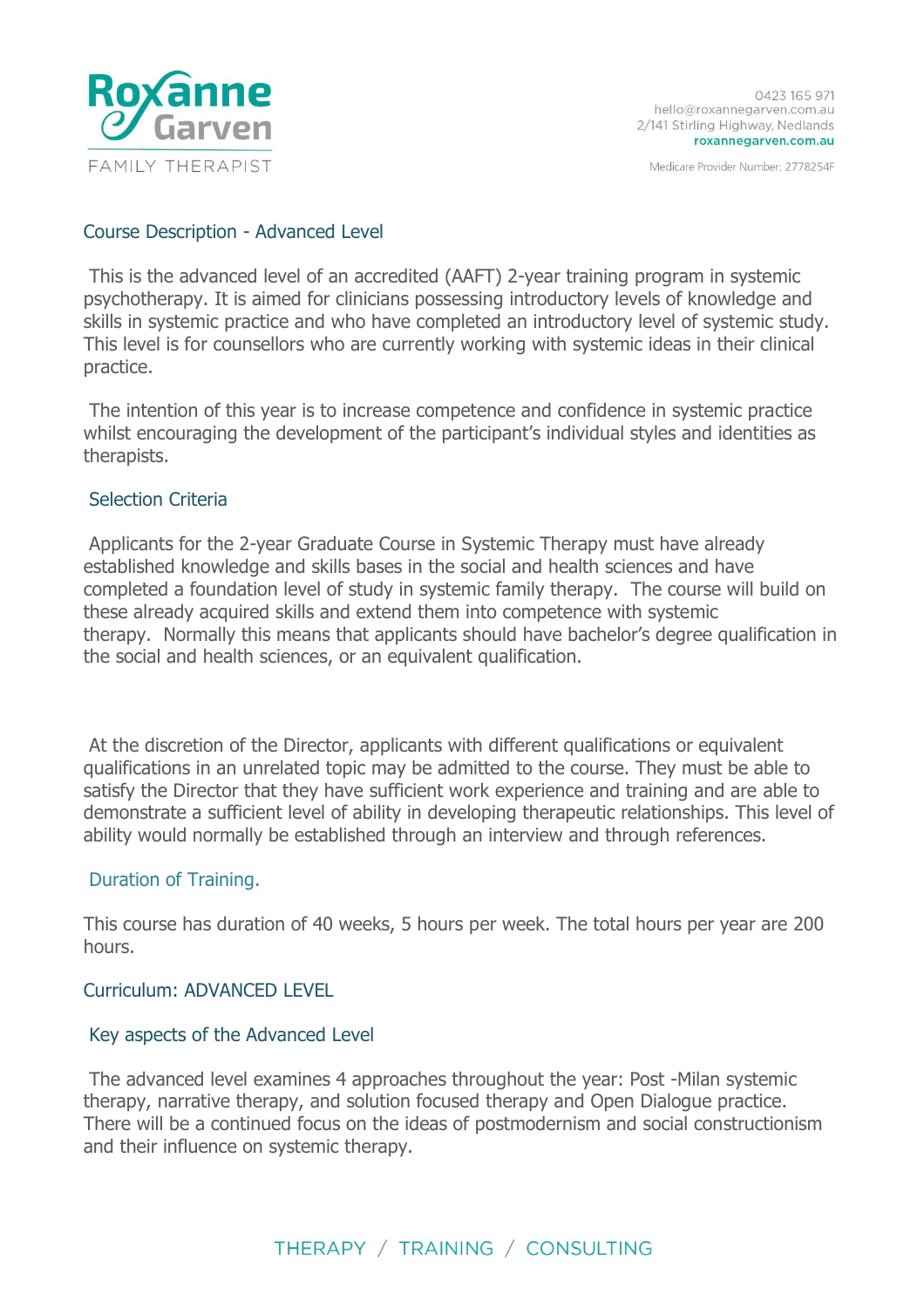

# Theoretical Foundations and Content

- Post-Milan Systemic Therapy
- Narrative Approaches
- Solution-Focused Therapy
- Open Dialogue
- Position of the Therapist
- Principles of Ethical Practice
- The place of Research in Clinical Practice
- Systemic Practice in the Public Sector
- Single-Session Therapy

# Course Format

- The course will meet weekly for 5 hours over 40 weeks, from February to December.
- Learning will be facilitated via: weekly article seminars, theoretical presentations, observation of live demonstration interviews of clinical work, simulation of clinical interviews, skill development exercises.
- Live supervision and video analysis of clinical practice will form a major component of the course.
- Participation on a reflecting team during live clinical interviews
- Position of the therapist interviews: The course explores the influences of the participants' beliefs and context on the therapist/ client relationship.

## Main Aims for the Advanced Level

- To increase understanding of the different approaches developed within the systemic and social constructionist frameworks and to be able to evaluate the application of these models in varying clinical contexts
- To understand the theoretical underpinning of the social constructionist approach
- Enhance awareness of systemic processes and the social construction of meaning
- Increase understanding and skill development in systemic therapy, narrative therapy, and solution focused therapy
- Bridging earlier cybernetic approaches within the more contemporary developments in practice.
- To appreciate the recursive nature of beliefs, language and interactions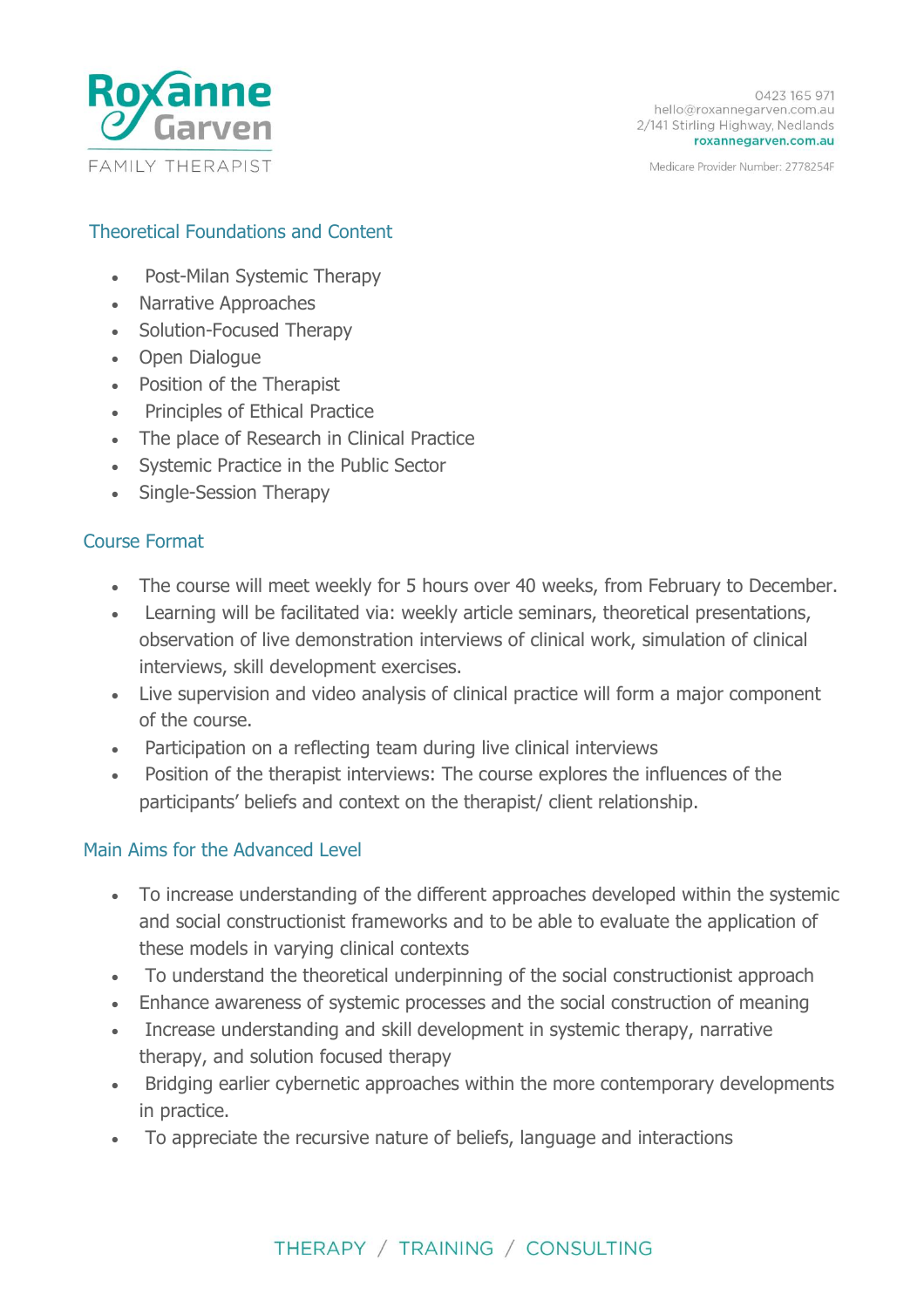

- To appreciate and evaluate the influence of social context and dominant discourses on meanings ascribed to problems.
- To appreciate the importance of monitoring relationships with families so that therapy becomes tailored, open and negotiable.

# To gain clinical skills in:

- The practice of **solution focused thinking** and questioning: paying attention to the family's ways of describing problems, exploring their ideas of preferred outcomes, developing a future orientation
- To understand and employ in clinical practice **the narrative ideas** of deconstruction, relative influence questions and listening for possible unique outcomes
- In the practice of using an **Open Dialogue** approach with families, skills in keeping the dialogue open with distressed families.
- To participate and evaluate reflecting team and open dialogue processes
- To understand ethical issues in therapy, and the key ethical postures
- Applying Single Session Therapy within the course's low fee counseling serviceimplementing the pre: session questionnaire and follow up
- Increased understanding and application of the reflexive nature of therapeutic relationships.

# Program Overview: Advanced Level

# Term 1 Theory: Contemporary Ideas of Postmodernism and Social Constructionism: their influence on systemic practice

- Review of systems principles and practice across the 3 historical periods
- The Post Milan Approach
- Overview of Research studies

## Term 2 Theory: Systemic Models for Change: Narrative Frameworks

- Linguistic views: problem determined systems
- Narrative Therapy Theory and Practice: White and Epston Narrative Therapy: Theory and Development
- Reflecting Teams: Theory